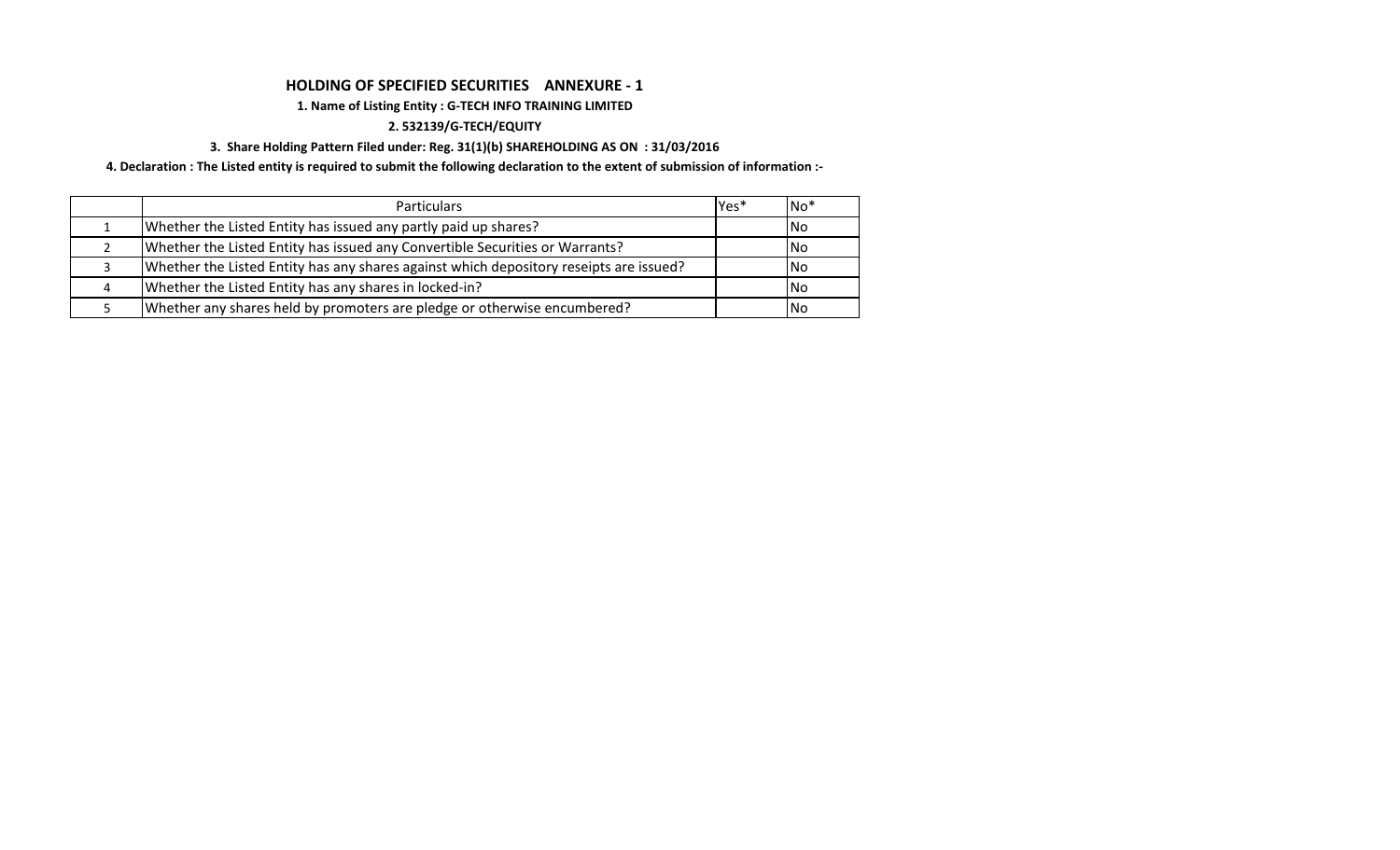## **Table I - Summary Statement holding of specified securities**

| Categ                   | Category of shareholder (II)                | Nos. of share |             | No. of fully   No. of Partly   No. of   Total Nos.   Shareholdin                                          |                |           |              | No of voting Rights held in each class of |                     |              |             | No of shares                           | <b>Total</b>               | <b>Number of Locked in shares</b> |              | <b>Number of shares</b> |                   | <b>Number of</b> |
|-------------------------|---------------------------------------------|---------------|-------------|-----------------------------------------------------------------------------------------------------------|----------------|-----------|--------------|-------------------------------------------|---------------------|--------------|-------------|----------------------------------------|----------------------------|-----------------------------------|--------------|-------------------------|-------------------|------------------|
| $\vert$ ory (I) $\vert$ |                                             | holders (III) |             | paid up $\left  \right $ paid -up equity shares shares held $\left  \right $ g as a % of $\left  \right $ |                |           |              | securities (IX)                           |                     |              |             |                                        | underlying   Shareholding  | (XII)                             |              | pledged or otherwise    |                   | equity           |
|                         |                                             |               | equity      | $ $ shares held $(V)$ underly                                                                             |                | $(VII =$  | total no.of  |                                           |                     |              |             | outstanding                            | as a %                     |                                   |              |                         | encumbered (XIII) | shares held      |
|                         |                                             |               | shares held |                                                                                                           | ing            | $IV+V+VI$ | shares       |                                           | No of voting Rights |              |             | Total as   convertible   assuming full |                            |                                   |              |                         |                   |                  |
|                         |                                             |               | (IV)        |                                                                                                           | Deposit        |           | (Calculated  | <b>Class X</b>                            | Class               | <b>Total</b> | a % of      |                                        | Securities   Conversion of | No.(a)                            | As a % of    | No.(a)                  | As a % of         | dematerializ     |
|                         |                                             |               |             |                                                                                                           | ory            |           | as per SCRR, |                                           |                     |              | $ (A+B+C) $ | (including)                            | convertible                |                                   | Total shares |                         | Total shares      | ed Form          |
|                         |                                             |               |             |                                                                                                           | <b>Receipt</b> |           | 1957) (VIII) |                                           |                     |              |             | warrants)                              | $ $ securities(as a $ $    |                                   | held (b)     |                         | held (b)          | (XIV)            |
|                         |                                             |               |             |                                                                                                           | s (VI)         |           | As a % of    |                                           |                     |              |             | (X)                                    | % of diluted               |                                   |              |                         |                   |                  |
|                         |                                             |               |             |                                                                                                           |                |           | $(A+B+C2)$   |                                           |                     |              |             |                                        | $ $ share capital) $ $     |                                   |              |                         |                   |                  |
| (A)                     | <b>Promoter and Promoter Group</b>          |               |             |                                                                                                           |                |           | 0.00         |                                           |                     |              | 0.00        |                                        | 0.00                       |                                   | 0.00         |                         | 0.00              |                  |
| (B)                     | Public                                      | 4071          | 3500000     |                                                                                                           |                | 3500000   | 100.00       | 3500000                                   |                     | 3500000      | 100.00      |                                        | 100.00                     |                                   | 0.00         | N/A                     | N/A               | 3364217          |
| (C)                     | Non Promoter - Non Public                   |               |             |                                                                                                           |                |           |              |                                           |                     |              |             |                                        |                            |                                   |              |                         |                   |                  |
| (C1)                    | Shares underlying DRs                       |               |             |                                                                                                           |                |           | 0.00         |                                           |                     |              | 0.00        |                                        | 0.00                       |                                   | 0.00         | N/A                     | N/A               |                  |
|                         | $\vert$ (C2) Shares held by Employee Trusts |               |             |                                                                                                           |                |           | 0.00         |                                           |                     |              | 0.00        |                                        | 0.00                       |                                   | 0.00         | N/A                     | N/A               |                  |
|                         | <b>Total</b>                                | 4071          | 3500000     |                                                                                                           |                | 3500000   | 100.00       | 3500000                                   |                     | 3500000      | 100.00      | 3500000                                | 100.00                     |                                   | 0.00         |                         | 0.00              | 3364217          |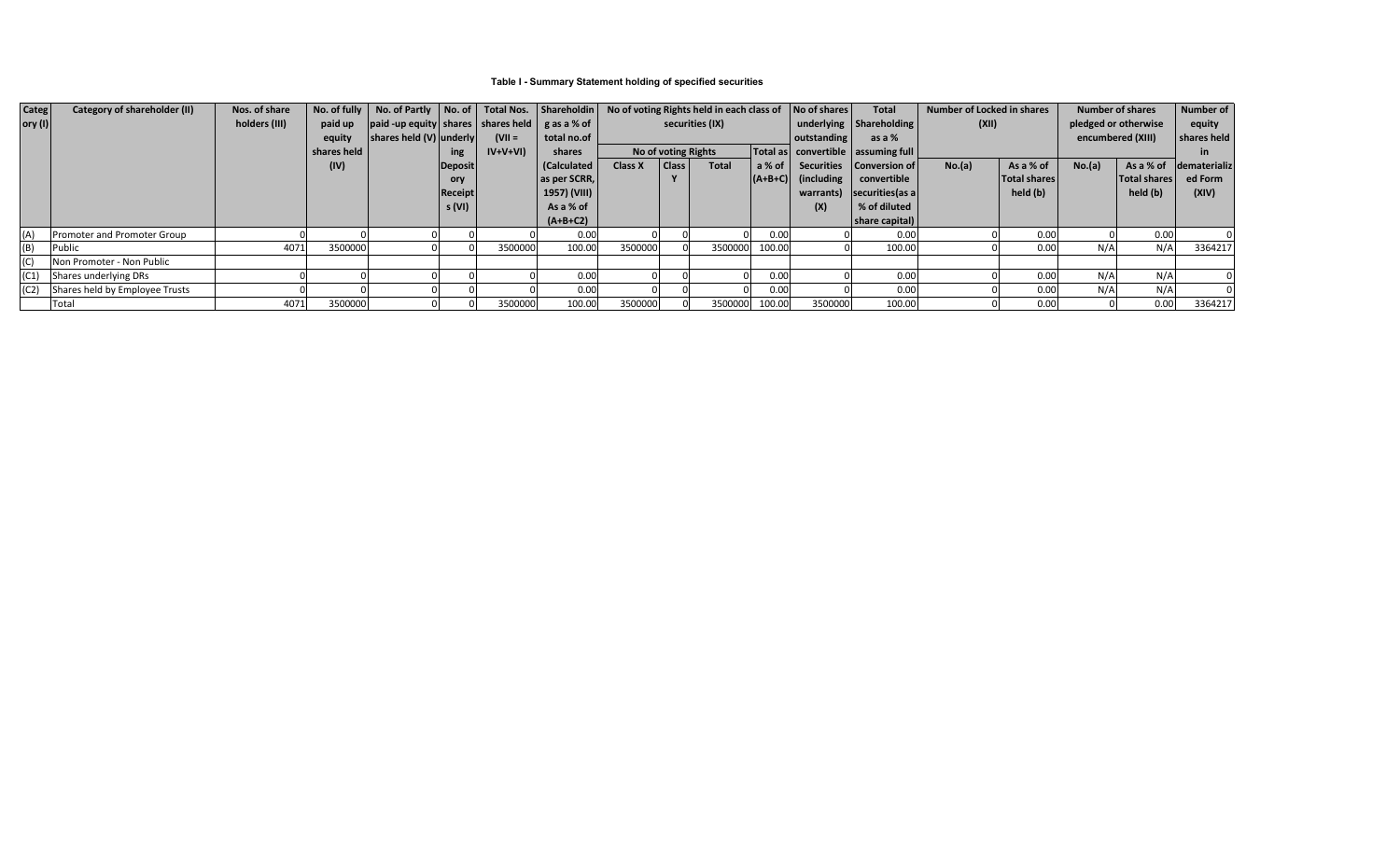|     |                                                                               |                 |                                   |                                                                          | No. of<br>Partly<br>paid-          |                                                 |                        | Shareholdin                                                                                                                 | No of voting Rights held in each class of<br>securities (IX)<br>No of voting Rights<br>Total as |            |              | <b>Total</b><br>Shareholding as a<br>No of shares  <br>% assuming full<br>underlying<br><b>Conversion of</b> |                                                               | <b>Number of Locked in</b><br>shares (XII)                                                                       |        | <b>Number of shares</b><br>pledged or otherwise<br>encumbered (XIII) |        | <b>Number of</b><br>equity                   |                                                       |
|-----|-------------------------------------------------------------------------------|-----------------|-----------------------------------|--------------------------------------------------------------------------|------------------------------------|-------------------------------------------------|------------------------|-----------------------------------------------------------------------------------------------------------------------------|-------------------------------------------------------------------------------------------------|------------|--------------|--------------------------------------------------------------------------------------------------------------|---------------------------------------------------------------|------------------------------------------------------------------------------------------------------------------|--------|----------------------------------------------------------------------|--------|----------------------------------------------|-------------------------------------------------------|
|     | <b>Category &amp; Name of the</b><br>Shareholder (I)                          | <b>PAN (II)</b> | Nos. of<br>share<br>holders (III) | No. of fully<br>$ $ paid up equity $ $ shares $ $<br>shares held<br>(IV) | <b>up</b><br>equity<br>held<br>(V) | No. of<br>shares<br>Depository<br>Receipts (VI) | $(VII =$<br>$IV+V+VI)$ | $ g \mathcal{C}$ calculate<br>Total Nos.   as per SCRR<br>underlying   shares held   1957 As a %<br>of $(A+B+C2)$<br>(VIII) | <b>Class X</b>                                                                                  | Class<br>Y | <b>Total</b> | a % of<br><b>Total</b><br>voting<br>rights                                                                   | outstanding<br>convertible<br><b>Securities</b><br>(including | convertible<br>securities (as a %<br>of diluted share<br>capital) (XI)<br>  warrants) (X) $  = (VII)+(X)$ as a % | No.(a) | As a % of<br><b>Total shares</b><br>held (b)                         | No.(a) | As a % of<br><b>Total shares</b><br>held (b) | shares held<br>in<br>demateriali<br>zed Form<br>(XIV) |
|     | Indian                                                                        |                 |                                   |                                                                          |                                    |                                                 |                        |                                                                                                                             |                                                                                                 |            |              |                                                                                                              |                                                               |                                                                                                                  |        |                                                                      |        |                                              |                                                       |
| (a) | Individuals/HUFs                                                              |                 |                                   |                                                                          |                                    |                                                 |                        | 0.00                                                                                                                        |                                                                                                 |            |              | 0.00                                                                                                         |                                                               | 0.00                                                                                                             |        | 0.00                                                                 |        | 0.00                                         |                                                       |
| (b) | Central Govt./State Govt.                                                     |                 |                                   |                                                                          |                                    |                                                 |                        | 0.00                                                                                                                        |                                                                                                 |            |              | 0.00                                                                                                         |                                                               | 0.00                                                                                                             |        | 0.00                                                                 |        | 0.00                                         |                                                       |
| (c) | Financial Institutions/Banks                                                  |                 |                                   |                                                                          |                                    |                                                 |                        | 0.00                                                                                                                        |                                                                                                 |            |              | 0.00                                                                                                         |                                                               | 0.00                                                                                                             |        | 0.00                                                                 |        | 0.00                                         |                                                       |
| (d) | Any Other                                                                     |                 |                                   |                                                                          |                                    |                                                 |                        | 0.00                                                                                                                        |                                                                                                 |            |              | 0.00                                                                                                         |                                                               | 0.00                                                                                                             |        | 0.00                                                                 |        | 0.00                                         |                                                       |
|     | Sub Total (A)(1)                                                              |                 |                                   |                                                                          |                                    |                                                 |                        | 0.00                                                                                                                        |                                                                                                 |            |              | 0.00                                                                                                         |                                                               | 0.00                                                                                                             |        | 0.00                                                                 |        | 0.00                                         |                                                       |
|     | Foreign                                                                       |                 |                                   |                                                                          |                                    |                                                 |                        |                                                                                                                             |                                                                                                 |            |              |                                                                                                              |                                                               |                                                                                                                  |        |                                                                      |        |                                              |                                                       |
| (a) | Individuals(NRI/Foreign Individuals)                                          |                 |                                   |                                                                          |                                    |                                                 |                        | 0.00                                                                                                                        |                                                                                                 |            |              | 0.00                                                                                                         |                                                               | 0.00                                                                                                             |        | 0.00                                                                 |        | 0.00                                         |                                                       |
| (b) | Government                                                                    |                 |                                   |                                                                          |                                    |                                                 |                        | 0.00                                                                                                                        |                                                                                                 |            |              | 0.00                                                                                                         |                                                               | 0.00                                                                                                             |        | 0.00                                                                 |        | 0.00                                         |                                                       |
| (c) | Institutions                                                                  |                 |                                   |                                                                          |                                    |                                                 |                        | 0.00                                                                                                                        |                                                                                                 |            |              | 0.00                                                                                                         |                                                               | 0.00                                                                                                             |        | 0.00                                                                 |        | 0.00                                         |                                                       |
|     | Foreign Portfolio Investor                                                    |                 |                                   |                                                                          |                                    |                                                 |                        | 0.00                                                                                                                        |                                                                                                 |            |              | 0.00                                                                                                         |                                                               | 0.00                                                                                                             |        | 0.00                                                                 |        | 0.00                                         |                                                       |
| (e) | Any Other(specify)                                                            |                 |                                   |                                                                          |                                    |                                                 |                        | 0.00                                                                                                                        |                                                                                                 |            |              | 0.00                                                                                                         |                                                               | 0.00                                                                                                             |        | 0.00                                                                 |        | 0.00                                         |                                                       |
|     | Sub Total (A)(2)                                                              |                 |                                   |                                                                          |                                    |                                                 |                        | 0.00                                                                                                                        |                                                                                                 |            |              | 0.00                                                                                                         |                                                               | 0.00                                                                                                             |        | 0.00                                                                 |        | 0.00                                         |                                                       |
|     | <b>Total Shareholding of Promoter and</b><br>Promoter Group (A)=(A)(1)+(A)(2) |                 |                                   |                                                                          |                                    |                                                 |                        | 0.00                                                                                                                        |                                                                                                 |            |              | 0.00                                                                                                         |                                                               | 0.00                                                                                                             |        | 0.00                                                                 |        | 0.00                                         |                                                       |

**Table II - Statement showing Shareholding Pattern of the Promoter and Promoter Group**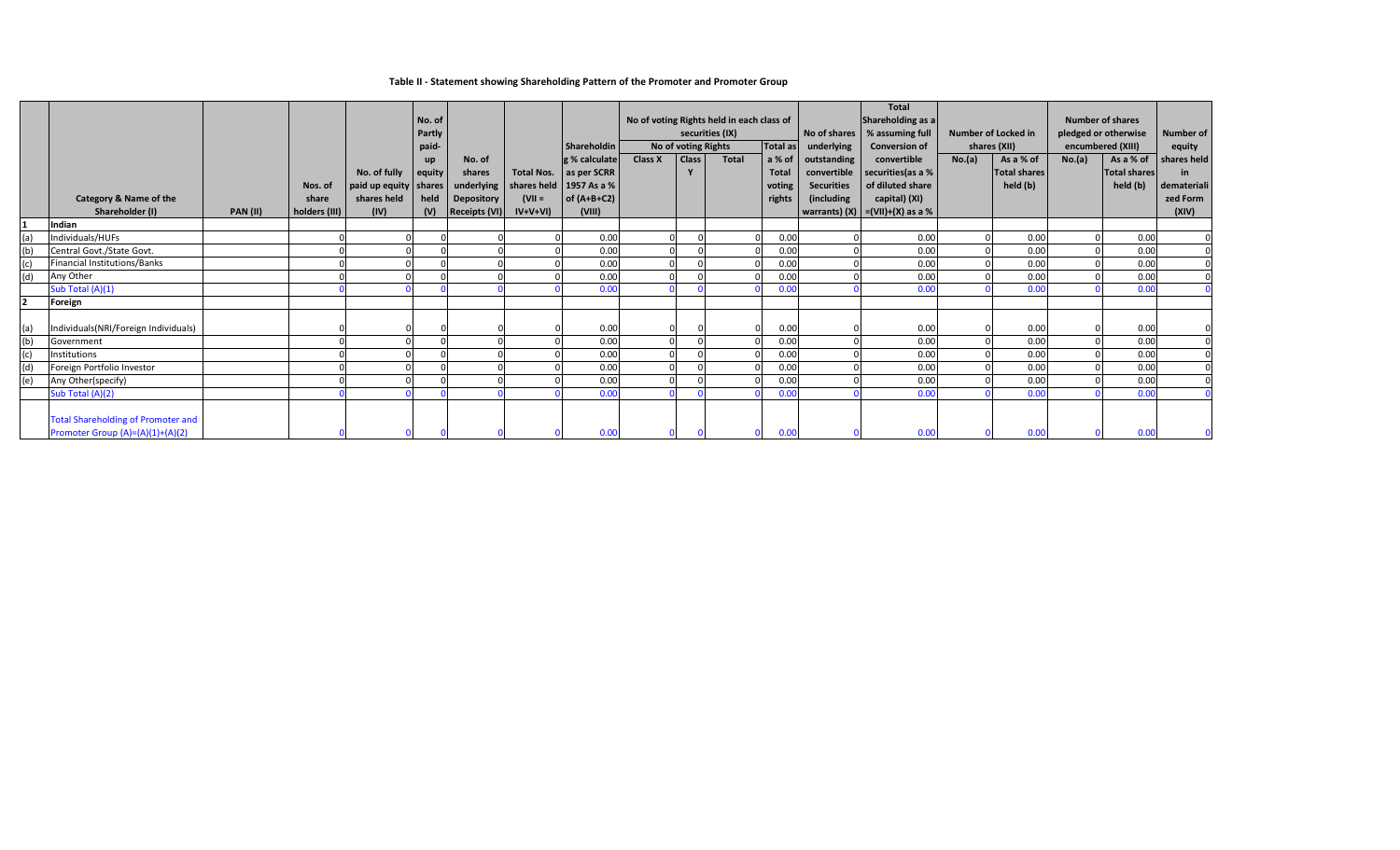|                   |                                                                  |                 |                 |                | No. of  |                                                   |                           |               | No of voting Rights held in each class of<br>securities (IX) |              | No of shares   |                      | <b>Total</b><br>Shareholding as a<br>% assuming full | <b>Number of Locked in</b><br>shares (XII) |          | <b>Number of shares</b><br>pledged or otherwise<br>encumbered (XIII) |        | <b>Number of</b> |                |
|-------------------|------------------------------------------------------------------|-----------------|-----------------|----------------|---------|---------------------------------------------------|---------------------------|---------------|--------------------------------------------------------------|--------------|----------------|----------------------|------------------------------------------------------|--------------------------------------------|----------|----------------------------------------------------------------------|--------|------------------|----------------|
|                   |                                                                  |                 |                 |                | Partly  |                                                   |                           | Shareholdin   | Total as<br>No of voting Rights                              |              | underlying     | <b>Conversion of</b> |                                                      |                                            |          |                                                                      | equity |                  |                |
|                   |                                                                  |                 |                 |                | paid-up |                                                   |                           | g % calculate | <b>Class X</b>                                               | <b>Class</b> | <b>Total</b>   | a % of               | outstanding                                          | convertible                                | No.(a)   | As a % of                                                            | No.(a) | As a % of        | shares held    |
|                   |                                                                  |                 |                 | No. of fully   |         | equity   No. of shares   Total Nos.   as per SCRR |                           |               |                                                              |              |                | <b>Total</b>         | convertible                                          | securities (as a %                         |          | Total shares                                                         |        | Total shares     | in             |
|                   |                                                                  |                 |                 | paid up equity | shares  | underlying                                        | shares held   1957 As a % |               |                                                              |              |                | voting               | <b>Securities</b>                                    | of diluted share                           |          | held (b)                                                             |        | held (b)         | dematerializ   |
|                   | Category & Name of the shareholder                               |                 | Nos. of share   | shares held    | held    | <b>Depository</b>                                 | $(VII =$                  | of $(A+B+C2)$ |                                                              |              |                | rights               | (including                                           | capital) (XI)                              |          |                                                                      |        |                  | ed Form        |
|                   |                                                                  | <b>PAN (II)</b> | holders (III)   | (IV)           | (V)     | Receipts (VI)                                     | $IV+V+VI)$                | (VIII)        |                                                              |              |                |                      |                                                      | warrants) $(X)$ $= (VII)+(X)$ as a %       |          |                                                                      |        |                  | (XIV)          |
|                   | Institutions                                                     |                 |                 |                |         |                                                   |                           |               |                                                              |              |                |                      |                                                      |                                            |          |                                                                      |        |                  |                |
| (a)               | Mutual Funds                                                     |                 |                 |                |         |                                                   |                           | 0.00          |                                                              |              |                | 0.00                 |                                                      | 0.00                                       |          | 0.00                                                                 |        | 0.00             |                |
| (b)               | Venture Capital Funds                                            |                 |                 |                |         |                                                   |                           | 0.00          |                                                              |              |                | 0.00                 |                                                      | 0.00                                       |          | 0.00                                                                 |        | 0.00             |                |
|                   | Alternate Investments Funds                                      |                 |                 |                |         |                                                   |                           | 0.00          |                                                              |              |                | 0.00                 |                                                      | 0.00                                       |          | 0.00                                                                 |        | 0.00             |                |
|                   |                                                                  |                 |                 |                |         |                                                   |                           |               |                                                              |              |                |                      |                                                      |                                            |          |                                                                      |        |                  |                |
| (d)<br>(e)        | Foreign Venture Capital Investors<br>Foreign Portfolio Investors |                 |                 |                |         |                                                   |                           | 0.00<br>0.00  |                                                              |              |                | 0.00<br>0.00         |                                                      | 0.00<br>0.00                               |          | 0.00<br>0.00                                                         |        | 0.00<br>0.00     |                |
|                   | Financial Institutions/Banks                                     |                 |                 |                |         |                                                   |                           | 0.00          |                                                              |              |                | 0.00                 |                                                      | 0.00                                       |          | 0.00                                                                 |        | 0.00             |                |
|                   | Insurance Companies                                              |                 |                 |                |         |                                                   |                           | 0.00          |                                                              |              |                | 0.00                 |                                                      | 0.00                                       |          | 0.00                                                                 |        | 0.00             | 0I             |
| (g)<br>(h)        | <b>Provident Funds / Pension Funds</b>                           |                 |                 |                |         |                                                   |                           | 0.00          |                                                              |              |                | 0.00                 |                                                      | 0.00                                       |          | 0.00                                                                 |        | 0.00             | $\overline{0}$ |
|                   | Any other (specify)                                              |                 |                 |                |         |                                                   |                           | 0.00          |                                                              |              |                | 0.00                 |                                                      | 0.00                                       |          | 0.00                                                                 |        | 0.00             |                |
|                   | Sub Total (B)(1)                                                 |                 |                 |                |         |                                                   |                           | 0.00          |                                                              |              |                | 0.00                 |                                                      | 0.00                                       |          | 0.00                                                                 |        | 0.00             |                |
|                   | Central Government/State Government(s)/ President of India       |                 |                 |                |         |                                                   |                           |               |                                                              |              |                |                      |                                                      |                                            |          |                                                                      |        |                  |                |
| (a)               | Central Govt./State Govt.                                        |                 |                 |                |         |                                                   |                           | 0.00          |                                                              |              |                | 0.00                 |                                                      | 0.00                                       |          | 0.00                                                                 |        | 0.00             |                |
|                   | Sub Total (B)(2)                                                 |                 |                 |                |         |                                                   |                           | 0.00          |                                                              |              |                | 0.00                 |                                                      | 0.00                                       |          | 0.00                                                                 |        | 0.00             |                |
|                   | Non-Institutions                                                 |                 |                 |                |         |                                                   |                           |               |                                                              |              |                |                      |                                                      |                                            |          |                                                                      |        |                  |                |
| (a)               | Individual                                                       |                 |                 |                |         |                                                   |                           | 0.00          |                                                              |              |                | 0.00                 |                                                      | 0.00                                       |          | 0.00                                                                 |        | 0.00             |                |
|                   | Ind-Hold nominal shr capital upto                                |                 |                 |                |         |                                                   |                           |               |                                                              |              |                |                      |                                                      |                                            |          |                                                                      |        |                  |                |
| (a)               | Rs.2L                                                            |                 | 3899            | 2959270        |         |                                                   | 2959270                   | 84.55         | 2959270                                                      |              | 2959270        | 84.55                |                                                      | 84.55                                      |          | 0.00                                                                 |        | 0.00             | 2823487        |
|                   | <b>AARTI SINGAL</b>                                              |                 |                 | 68250          |         |                                                   | 68250                     | 1.95          | 68250                                                        |              | 68250          | 1.95                 |                                                      | 1.95                                       |          | 0.00                                                                 |        | 0.00             | 68250          |
|                   | <b>DEEPAK SHANKAR TODKAR</b>                                     |                 |                 | 60760          |         |                                                   | 60760                     | 1.74          | 60760                                                        |              | 60760          | 1.74                 |                                                      | 1.74                                       |          | 0.00                                                                 |        | 0.00             | 60760          |
|                   | <b>GAURAV O RATHI</b>                                            |                 |                 | 37150          |         |                                                   | 37150                     | 1.06          | 37150                                                        |              | 37150          | 1.06                 |                                                      | 1.06                                       |          | 0.00                                                                 |        | 0.00             | 37150          |
|                   | <b>RAJEEV KUMAR</b>                                              |                 |                 | 46025          |         |                                                   | 46025                     | 1.32          | 46025                                                        |              | 46025          | 1.32                 |                                                      | 1.32                                       |          | 0.00                                                                 |        | 0.00             | 46025          |
|                   | <b>RICHA AGARWAL</b>                                             |                 |                 | 64260          |         |                                                   | 64260                     | 1.84          | 64260                                                        |              | 64260          | 1.84                 |                                                      | 1.84                                       |          | 0.00                                                                 |        | 0.00             | 64260          |
|                   | <b>SANJAY SINGAL</b>                                             |                 |                 | 85400          |         |                                                   | 85400                     | 2.44          | 85400                                                        |              | 85400          | 2.44                 |                                                      | 2.44                                       |          | 0.00                                                                 |        | 0.00             | 85400          |
|                   | Ind-Hold nominal shr capital in excess                           |                 |                 |                |         |                                                   |                           |               |                                                              |              |                |                      |                                                      |                                            |          |                                                                      |        |                  |                |
| (aii)             | of Rs.2L                                                         |                 |                 |                |         |                                                   |                           | 0.00          |                                                              |              |                | 0.00                 |                                                      | 0.00                                       |          | 0.00                                                                 |        | 0.00             | $\overline{0}$ |
| (b)               | NBFCs Registered with RBI                                        |                 | $\Omega$        |                |         |                                                   |                           | 0.00          |                                                              |              |                | 0.00                 |                                                      | 0.00                                       |          | 0.00                                                                 |        | 0.00             | 0              |
| (c)               | <b>Employees Trusts</b>                                          |                 | $\cap$          |                |         |                                                   |                           | 0.00          |                                                              |              |                | 0.00                 |                                                      | 0.00                                       |          | 0.00                                                                 |        | 0.00             | $\overline{0}$ |
|                   | Overseas Depositories (holding DRs)                              |                 |                 |                |         |                                                   |                           |               |                                                              |              |                |                      |                                                      |                                            |          |                                                                      |        |                  |                |
| (d)               | (balancing figure)                                               |                 |                 |                |         |                                                   |                           | 0.00          |                                                              |              |                | 0.00                 |                                                      | 0.00                                       |          | 0.00                                                                 |        | 0.00             | $\overline{0}$ |
| (e)               | Any Other                                                        |                 | $\Omega$        |                |         |                                                   |                           | 0.00          |                                                              |              |                | 0.00                 |                                                      | 0.00                                       |          | 0.00                                                                 |        | 0.00             | $\overline{0}$ |
| e(1)              | <b>Bodies Corporate</b>                                          |                 | 161             | 521637         |         |                                                   | 521637                    | 14.90         | 521637                                                       |              | 521637         | 14.90                |                                                      | 14.90                                      |          | 0.00                                                                 |        | 0.00             | 521637         |
|                   |                                                                  |                 |                 |                |         |                                                   |                           |               |                                                              |              |                |                      |                                                      |                                            |          |                                                                      |        |                  |                |
|                   | FINELINE MERCANTILE CO PVT LTD                                   |                 |                 | 42177          |         |                                                   | 42177                     | 1.21          | 42177                                                        |              | 42177          | 1.21                 |                                                      | 1.21                                       |          | 0.00                                                                 |        | 0.00             | 42177          |
|                   | <b>RRP MANAGEMENT SERVICES PVT.</b>                              |                 |                 |                |         |                                                   |                           |               |                                                              |              |                |                      |                                                      |                                            |          |                                                                      |        |                  |                |
|                   | LTD.                                                             |                 |                 | 45097          |         |                                                   | 45097                     | 1.29          | 45097                                                        |              | 45097          | 1.29                 |                                                      | 1.29                                       | $\Omega$ | 0.00                                                                 |        | 0.00             | 45097          |
|                   | <b>SEABIRD DISTRIBUTORS PRIVATE</b>                              |                 |                 |                |         |                                                   |                           |               |                                                              |              |                |                      |                                                      |                                            |          |                                                                      |        |                  |                |
|                   | <b>LIMITED</b>                                                   |                 |                 | 39375          |         |                                                   | 39375                     | 1.13          | 39375                                                        |              | 39375          | 1.13                 |                                                      | 1.13                                       |          | 0.00                                                                 |        | 0.00             | 39375          |
|                   |                                                                  |                 |                 |                |         |                                                   |                           |               |                                                              |              |                |                      |                                                      |                                            |          |                                                                      |        |                  |                |
|                   | SHARPLINE TRADING CO. PVT. LTD.                                  |                 |                 | 59710          |         |                                                   | 59710                     | 1.71          | 59710                                                        |              | 59710          | 1.71                 |                                                      | 1.71                                       |          | 0.00                                                                 |        | 0.00             | 59710          |
| e(2)              | <b>Clearing member</b>                                           |                 |                 | 12             |         |                                                   | 12                        | 0.00          | 12                                                           |              | 12             | 0.00                 |                                                      | 0.00                                       |          | 0.00                                                                 |        | 0.00             | 12             |
| $\overline{e(3)}$ | <b>NRIS</b>                                                      |                 | 10 <sup>1</sup> | 19081          |         |                                                   | 19081                     | 0.55          | 19081                                                        |              | 19081          | 0.55                 |                                                      | 0.55                                       |          | 0.00                                                                 |        | 0.00             | 19081          |
|                   | Sub Total (B)(3)                                                 |                 | 4071            | 3500000        |         |                                                   | 3500000                   | 100.00        | 3500000                                                      |              | 3500000        | 100.00               |                                                      | 100.00                                     |          | 0.00                                                                 |        | 0.00             | 3364217        |
|                   | <b>Total Public Shareholding</b>                                 |                 |                 |                |         |                                                   |                           |               |                                                              |              |                |                      |                                                      |                                            |          |                                                                      |        |                  |                |
|                   | $(B)=(B)(1)+(B)(2)+(B)(3)$                                       |                 | 4071            | 3500000        |         |                                                   | 3500000                   | 100.00        | 3500000                                                      |              | 3500000 100.00 |                      |                                                      | 100.00                                     |          | 0.00                                                                 |        | 0.00             | 3364217        |

# **Table III - Statement showing Shareholding Pattern of the Public Shareholder**